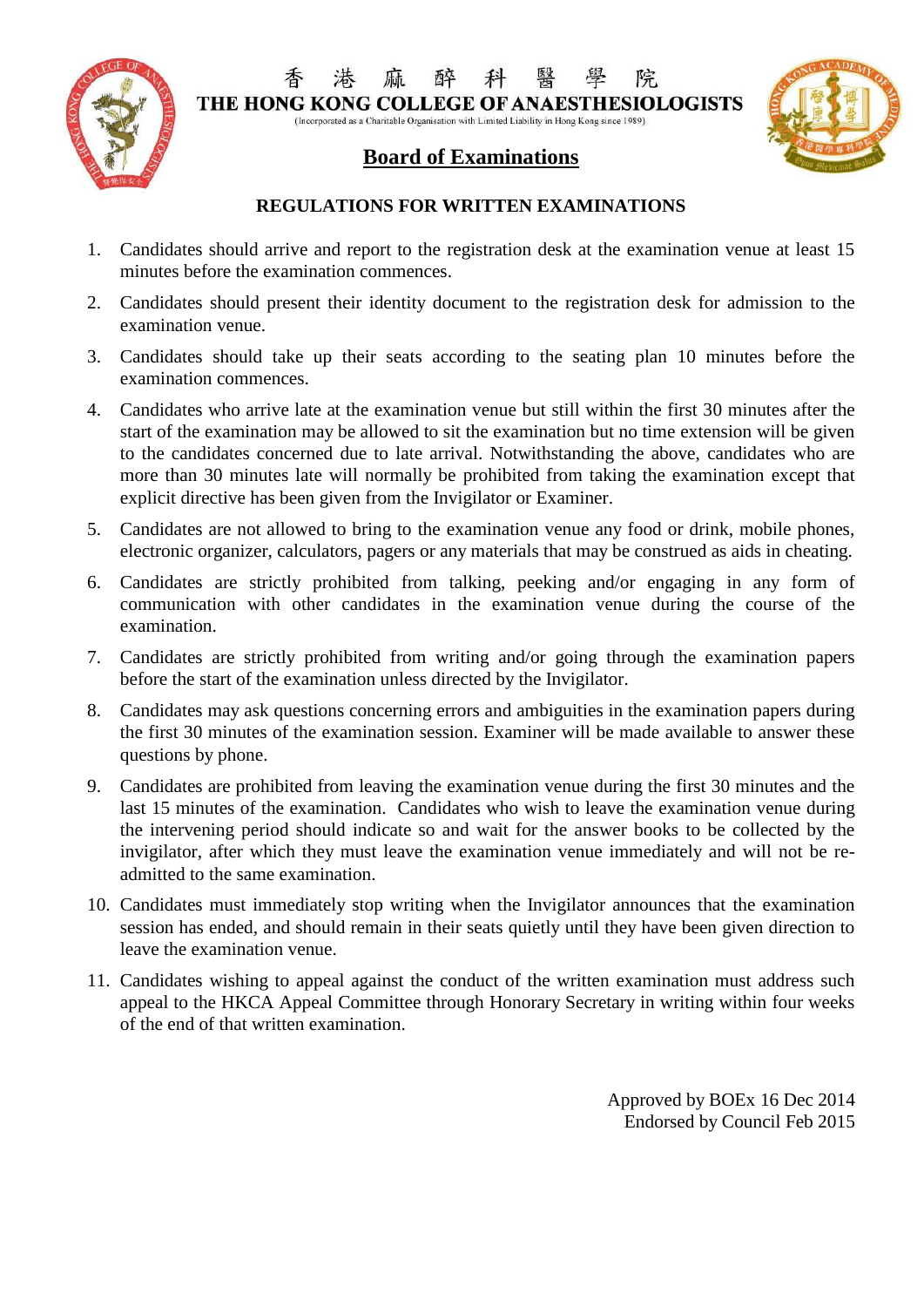

院 THE HONG KONG COLLEGE OF ANAESTHESIOLOGISTS (Incorporated as a Charitable Organisation with Limited Liability in Hong Kong since 1989)

### **BOARD OF EXAMINATIONS**

#### **SUSPECTED MISCONDUCT BY EXAMINATION CANDIDATES**

- 7.1 The Board of Examinations may refuse to admit to an examination, or to proceed with the examination of, any candidate who infringes any of the regulations, or who is considered by the Examination Coordinator and/or official to be guilty of misconduct during examination, or who has previously been found guilty of such misconduct.
- 7.2 Misconduct during examination is deemed to be those actions and practices which threaten the integrity of the examination, and/or damage the authority of those responsible for conducting the examination. The following are examples of misconduct by candidates. The list is not exhaustive and other instances of misconduct may be considered by the Board of Examinations at its discretion:
	- 7.2.1 introduction of unauthorised material into the examination room;
	- 7.2.2 obtaining, receiving, exchanging or passing on confidential examination-related information;
	- 7.2.3 failing to abide by the instructions or advice of an examination official in relation to the examination rules and regulations;
	- 7.2.4 obtaining or seeking to obtain unfair advantage from an examination official, examiner, patient or other participant;
- 7.3 A candidate suspected of misconduct should be allowed to complete the examination provided that no disturbance is being caused to other candidates. The candidate should then be informed of the nature of the alleged misconduct in front of a witness. If deemed necessary, any material illegally introduced into the examination room should be temporarily confiscated (including electronic equipment) and a receipt given. The candidate should be informed that a report will be submitted.
- 7.4 The Examination Coordinator and/or official will carry out an investigation, and submit a full report to the Board of Examinations and College Council, including an account of the candidate's response, and material confiscated where appropriate. In all cases a candidate accused of misconduct must be sent full details of the allegations and evidence against him/her, and be given the opportunity to respond in writing to allegations made. If necessary, College Council may appoint a panel to investigate and weigh evidence to determine whether the allegation is proven and determine the appropriate penalty, depending on seriousness of the misconduct, and possible extenuating circumstances.
- 7.5 College Council may, at the recommendation of the Board of Examinations or at its discretion, impose the following penalties, either alone or in combination, against a candidate found guilty of misconduct.
	- 7.5.1 The candidate is issued with a formal warning;
	- 7.5.2 The candidate's result for the examination or section is annulled;
	- 7.5.3 The candidate's results from all parts of the examination taken to date are annulled;
	- 7.5.4 The candidate is barred from entering part of the examination for a set period or even indefinitely;
	- 7.5.5 Any other penalties deemed necessary and appropriate by College Council.

*Promulgated in May 2008*